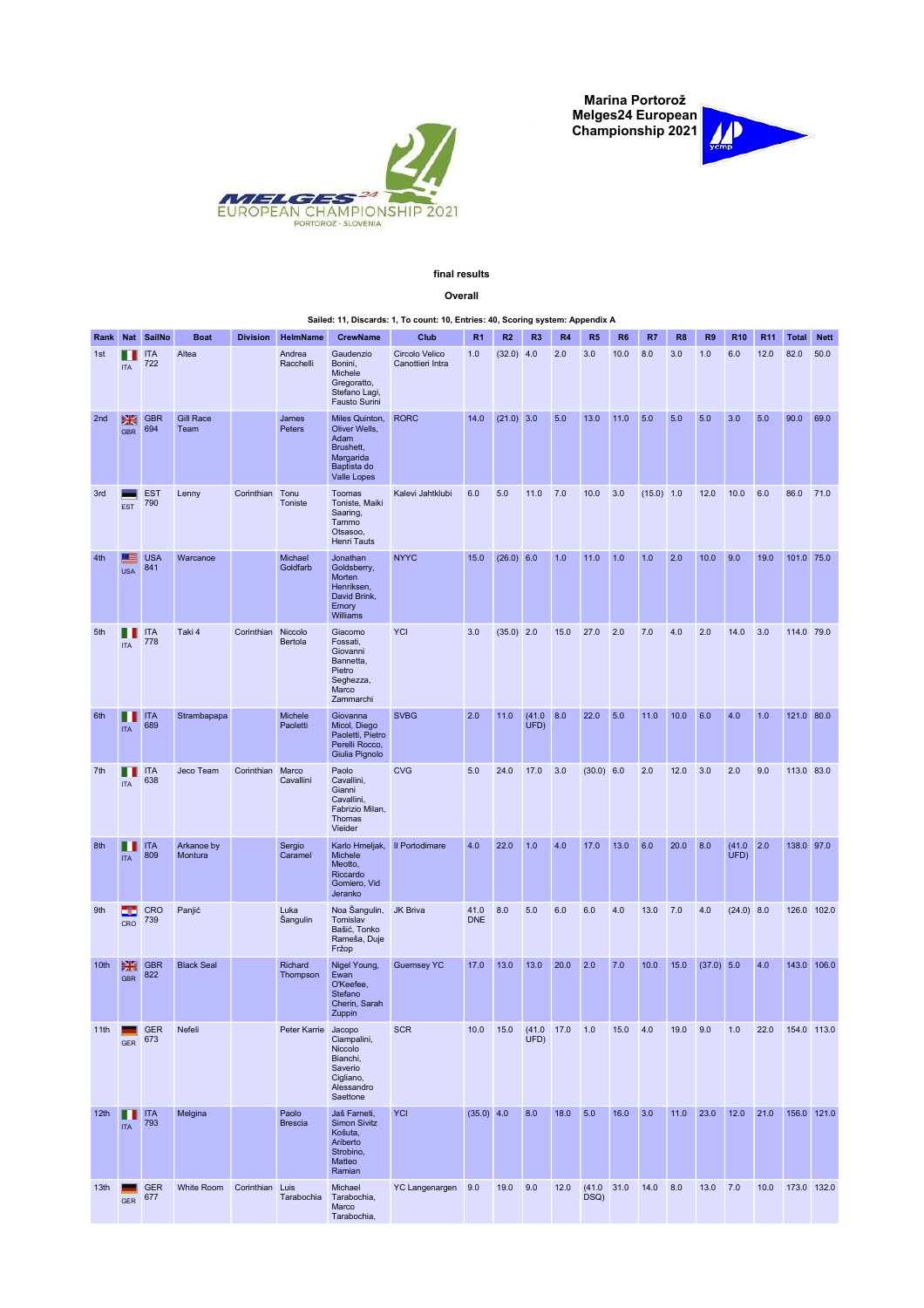|      |                   | Rank Nat SailNo   | <b>Boat</b>                      | <b>Division</b>      | <b>HelmName</b>                     | <b>CrewName</b>                                                                                        | Club                        | R <sub>1</sub> | R2     | R <sub>3</sub> | R <sub>4</sub> | R <sub>5</sub> | R <sub>6</sub> | R7                 | R <sub>8</sub> | R <sub>9</sub> | <b>R10</b> | R <sub>11</sub> | Total                | <b>Nett</b> |
|------|-------------------|-------------------|----------------------------------|----------------------|-------------------------------------|--------------------------------------------------------------------------------------------------------|-----------------------------|----------------|--------|----------------|----------------|----------------|----------------|--------------------|----------------|----------------|------------|-----------------|----------------------|-------------|
|      |                   |                   |                                  |                      |                                     | Marvin Frisch,<br>Sebastian<br><b>Buhler</b>                                                           |                             |                |        |                |                |                |                |                    |                |                |            |                 |                      |             |
| 14th | <b>HUN</b>        | <b>HUN</b><br>759 | <b>Seven Five</b><br><b>Nine</b> |                      | Corinthian Akos Csolto              | Balazs Tomai,<br><b>Botond</b><br>Weores, Mihaly<br>Kasa                                               | <b>D-ONE VSE</b>            | 18.0           | 10.0   | 20.0           | 11.0           | 20.0           | 12.0           | 9.0                | 6.0            | $(25.0)$ 16.0  |            | 15.0            | 162.0                | 137.0       |
| 15th | н<br><b>DEN</b>   | <b>DEN</b><br>840 | Whosah                           |                      | Corinthian Marc Wain<br>Pedersen    | Kristian<br>Schaldemose,<br>Claes Bohn<br>Willeberg,<br>Laerke Marie<br>Sorensen,<br>Astrid<br>Harsaae | Sundby<br>Sejlforening      | 12.0           | (34.0) | 10.0           | 14.0           | 7.0            | 9.0            | 28.0               | 13.0           | 7.0            | 13.0       | 24.0            | 171.0 137.0          |             |
| 16th | æ<br><b>SWE</b>   | <b>SWE</b><br>715 | <b>SWE 715</b>                   | Corinthian           | Jonas<br>Berntsson                  | Magnus<br>Lundberg,<br>Claes<br>Meldgaard,<br>Viktor<br>Thorsson,<br><b>Tova Kallerfelt</b>            | Stenungsund YC              | 7.0            | 1.0    | 18.0           | 9.0            | 12.0           | $(35.0)$ 20.0  |                    | 17.0           | 20.0           | 21.0       | 20.0            |                      | 180.0 145.0 |
| 17th | <b>GER</b>        | <b>GER</b><br>834 | Rainbow                          |                      | <b>Dietrich</b><br><b>Bent</b>      | Dominika<br>Vadurova,<br>Lukas Dadak,<br>Matteo<br>Ferraglia,<br>Martin Trcka                          | <b>EVD</b>                  | 28.0           | 12.0   | 12.0           | 13.0           | 4.0            | $(37.0)$ 22.0  |                    | 9.0            | 28.0           | 11.0       | 25.0            | 201.0 164.0          |             |
| 18th | ı÷.<br>SUI        | SUI<br>382        | Cinghi-Aile                      | Corinthian Michael   | Good                                | Katharina<br>Hanhart, Kurt<br>Venhoda,<br>Nino<br>Castellan,<br>Regina<br><b>Tzeschlock</b>            | YCK/SVM                     | 8.0            | 2.0    | 16.0           | 26.0           | 23.0           | 21.0           | 12.0               | (32.0)         | 18.0           | 25.0       | 27.0            | 210.0                | 178.0       |
| 19th | <b>ITA</b>        | <b>ITA</b><br>139 | ALeAli<br>Eurocart               |                      | Corinthian Gianfranco<br><b>Noe</b> | Barbara<br>Bomben,<br>Alexander<br>Gabriel Harej,<br>Dean Bassi,<br>Matija Succi                       | Diporto Nautico<br>Sistiana | $(32.0)$ 3.0   |        | 14.0           | 25.0           | 18.0           | 24.0           | 23.0               | 21.0           | 15.0           | 23.0       | 13.0            | 211.0 179.0          |             |
| 20th | F۳<br>CRO         | <b>CRO</b><br>385 | Iggy                             |                      | Karlo Kuret                         | Stjepan<br>Vitajić, Denis<br>Stanojević,<br>Zlatko<br>Vodanović                                        | <b>JK Labud</b>             | 21.0           | 9.0    | 19.0           | 24.0           | 15.0           | 8.0            | 24.0               | (33.0)         | 16.0           | 15.0       | 28.0            | 212.0                | 179.0       |
| 21st | <b>UKR</b>        | <b>UKR</b><br>760 | Vera                             | Corinthian Vasyl     | Gureyev                             | Andriy<br>Shafranyuk,<br>Dmytro<br>Mechetin,<br>Vitalii<br>Moshkovsiy                                  | Fond                        | 11.0           | 28.0   | 26.0           | 10.0           | (41.0)<br>DSQ) | 34.0           | 41.0<br><b>DSQ</b> | 16.0           | 14.0           | 17.0       | 7.0             | 245.0 204.0          |             |
| 22nd | <b>AUT</b>        | <b>AUT</b><br>716 | Pure                             | Corinthian           | Michael<br>Luschan                  | Philipp<br>Schineis,<br>Simona<br>Hollermann,<br>Max Stelzl,<br>Michael<br><b>Schineis</b>             | <b>UYC</b><br>Wolfgangsee   | 16.0           | 14.0   | 7.0            | 23.0           | 31.0           | 28.0           | 21.0               | 27.0           | $(36.0)$ 26.0  |            | 16.0            | 245.0 209.0          |             |
| 23rd | AUT               | <b>AUT</b><br>837 | Orca                             | Corinthian Helmut    | Gottwald                            | Peter<br>Hoffmann,<br>Chritian<br>Egger,<br>Manfred<br>Ferch, Renate<br>Resenig                        | <b>KYCK</b>                 | 13.0           | 29.0   | 15.0           | 31.0           | $(34.0)$ 18.0  |                | 32.0               | 23.0           | 17.0           | 18.0       | 14.0            | 244.0 210.0          |             |
| 24th | . .<br><b>FRA</b> | <b>FRA</b><br>430 | <b>SNBSM</b>                     | Corinthian           | Remy<br>Thuillier                   | Noemie<br>Bessec,<br>Alexandre<br>Bourree,<br>Mathieu<br>Corruble, Paul<br><b>Brandel</b>              | <b>LSV-SNBSM</b>            | 30.0           | 18.0   | 23.0           | 28.0           | 9.0            | 17.0           | 26.0               | 28.0           | $(31.0)$ 19.0  |            | 18.0            | 247.0 216.0          |             |
| 25th | н<br>SUI          | <b>SUI</b><br>821 | Andele                           | Corinthian Jorg Hotz |                                     | Luca Hofer,<br>Till Winkler,<br>Felix<br>Samthein,<br>Elisa Soso                                       | Zuricher Yacht<br>Club      | 19.0           | 17.0   | 25.0           | 16.0           | 25.0           | 19.0           | 18.0               | 14.0           | $(35.0)$ 31.0  |            | 33.0            | 252.0 217.0          |             |
| 26th | ш<br><b>ITA</b>   | <b>ITA</b><br>454 | <b>Skorpios</b>                  | Corinthian           | Alberto<br>Venuti                   | Giacomo<br>Conti, Stefano<br>Campanacci,<br>Giulio Trani,<br>Antonio Masoli                            | <b>SVBG</b>                 | 23.0           | 20.0   | 27.0           | 27.0           | $(36.0)$ 29.0  |                | 16.0               | 18.0           | 24.0           | 8.0        | 31.0            | 259.0 223.0          |             |
| 27th | GER               | <b>GER</b><br>499 | Slippery<br>When Wet             |                      | Corinthian Tim Koppe                | Olaf Bader,<br>Thea<br>Holznagel,<br><b>Mattes Koppe</b>                                               | YC Wieck e.V.               | 27.0           | 6.0    | 28.0           | 22.0           | 16.0           | 22.0           | 30.0               | 29.0           | 21.0           | 27.0       |                 | $(40.0)$ 268.0 228.0 |             |
| 28th | <b>SLO</b>        | <b>SLO</b><br>726 | Atena                            | Corinthian           | Jure<br>Jerkovič                    | Emil Jerkovič,<br>Nataša<br>Jerkovič,<br>Robert Zajc,<br><b>Blaž Kmetec</b>                            | ŠD Gibanca                  | 24.0           | 30.0   | 22.0           | 19.0           | (41.0)<br>DSQ) | 20.0           | 38.0               | 25.0           | 34.0           | 20.0       | 11.0            | 284.0 243.0          |             |
| 29th | œ<br>CRO          | <b>CRO</b><br>792 | Joyrunner                        |                      | Boris Tomić                         | Stevan<br>Gazivoda,<br>Marino<br>Grozdek,<br>Damir Vukić                                               | JK Labud                    | 26.0           | 23.0   | $(36.0)$ 29.0  |                | 14.0           | 26.0           | 31.0               | 36.0           | 19.0           | 30.0       | 17.0            | 287.0 251.0          |             |
| 30th | Æ<br><b>DEN</b>   | <b>DEN</b><br>634 | Play                             | Corinthian           | Josefine<br>Rasmussen               | Christina<br>Jorgensen,<br>Malene<br>Bernfeld, Lars<br>Egedal,<br>Michael<br>Bernfeld                  | Vallensbaek                 | 25.0           | 16.0   | 30.0           | $(38.0)$ 8.0   |                | 23.0           | 19.0               | 35.0           | 27.0           | 32.0       | 38.0            |                      | 291.0 253.0 |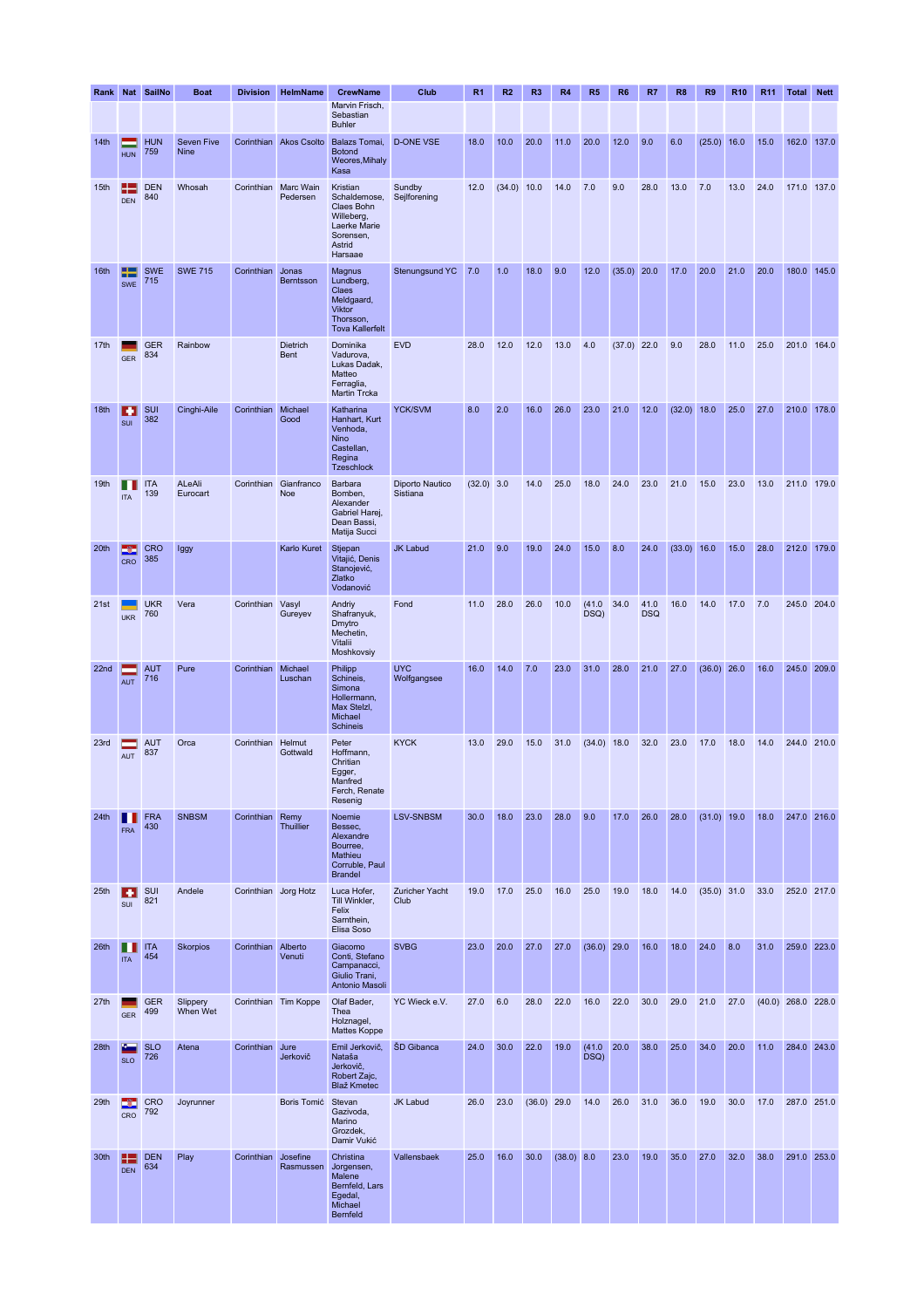| Rank | Nat              | SailNo            | <b>Boat</b>          | <b>Division</b>  | <b>HelmName</b>         | <b>CrewName</b>                                                                           | Club                                    | R <sub>1</sub> | R <sub>2</sub> | R <sub>3</sub> | R <sub>4</sub> | R <sub>5</sub> | R <sub>6</sub> | R7             | R <sub>8</sub> | R <sub>9</sub> | <b>R10</b> | R <sub>11</sub> | <b>Total</b> | <b>Nett</b> |
|------|------------------|-------------------|----------------------|------------------|-------------------------|-------------------------------------------------------------------------------------------|-----------------------------------------|----------------|----------------|----------------|----------------|----------------|----------------|----------------|----------------|----------------|------------|-----------------|--------------|-------------|
| 31st | <b>GER</b>       | <b>GER</b><br>327 | Ballyhoo<br>Reloaded | Corinthian       | Martin<br>Thiermann     | Maximillian<br>Thiermann.<br>Nathalie<br>Walczok.<br>Gunther<br>Probst                    | <b>YC Numberg</b>                       | 22.0           | 33.0           | 24.0           | 34.0           | 21.0           | $(40.0)$ 25.0  |                | 34.0           | 26.0           | 36.0       | 26.0            | 321.0        | 281.0       |
| 32nd | <b>ITA</b>       | <b>ITA</b><br>579 | Destriero            | Corinthian       | Davide<br>Rapotez       | Simone Viduli,<br>Massimiliano<br>Palmisano,<br>Alan<br>Travaglio,<br>Tristan<br>Gardossi | <b>STSM</b>                             | 31.0           | 36.0           | $(37.0)$ 21.0  |                | 29.0           | 27.0           | 36.0           | 26.0           | 22.0           | 37.0       | 23.0            | 325.0        | 288.0       |
| 33rd | <b>UKR</b>       | <b>UKR</b><br>819 | Marusia              | Corinthian Oleg  | <b>Dyvinets</b>         | <b>Nikita</b><br>Dyvinets,<br>Alexey<br>Akynshyn,<br>Darya<br><b>Dyvinets</b>             | Onsailing                               | 29.0           | 27.0           | 21.0           | 33.0           | 33.0           | 14.0           | (41.0)<br>DSQ) | 38.0           | 30.0           | 28.0       | 39.0            | 333.0 292.0  |             |
| 34th | <b>GER</b>       | <b>GER</b><br>647 | Ace                  | Corinthian       | Jannes<br>Wiedemann     | Jan Hermann,<br>Tom Tchilov,<br>Nora Weger,<br>Arne Zils                                  | Windsurfingverein 20.0<br><b>Berlin</b> |                | 25.0           | (38.0)         | 35.0           | 35.0           | 36.0           | 33.0           | 31.0           | 11.0           | 34.0       | 36.0            | 334.0        | 296.0       |
| 35th | <b>HUN</b>       | <b>HUN</b><br>589 | Hod                  |                  | Attila<br><b>Bujaky</b> | Balasz Fulop,<br>Balasz<br>Szellem,<br>Botond Izsak,<br><b>Dainiel Pertl</b>              | <b>TVSK</b>                             | 37.0           | 7.0            | 31.0           | 37.0           | 19.0           | 30.0           | 29.0           | (41.0)<br>BFD) | 33.0           | 39.0       | 35.0            | 338.0        | 297.0       |
| 36th | <b>GER</b>       | <b>GER</b><br>326 | Bloodhound           | Corinthian       | Jo Schwarz              | Max<br>Meckelburg,<br>Hermann<br>Engber, Tim<br><b>Jakowidis</b>                          | <b>YC Langenargen</b>                   | 36.0           | (40.0)         | 29.0           | 30.0           | 24.0           | 32.0           | 37.0           | 24.0           | 32.0           | 35.0       | 29.0            | 348.0        | 308.0       |
| 37th | æ.<br><b>SLO</b> | <b>SLO</b><br>564 | Pac-Man              | Corinthian Alan  | Mahne<br>Kalin          | David Slama,<br>Miran Guštin,<br>Mitja Jazbec,<br>Matej<br>Planinšič                      | <b>JK Skipper</b><br>Maribor            | 33.0           | $(39.0)$ 33.0  |                | 32.0           | 28.0           | 38.0           | 17.0           | 30.0           | 39.0           | 33.0       | 30.0            | 352.0 313.0  |             |
| 38th | <b>GER</b>       | <b>GER</b><br>672 | Pearl<br>Reloaded    | Corinthian       | Moritz<br>Mossnang      | <b>Dieter</b><br>Mossnang,<br>Jan Mense,<br>Sebatian<br><b>Bohm</b>                       | Diessner SC                             | 38.0           | 31.0           | 35.0           | $(40.0)$ 26.0  |                | 33.0           | 34.0           | 37.0           | 29.0           | 22.0       | 37.0            | 362.0        | 322.0       |
| 39th | <b>ITA</b>       | <b>ITA</b><br>496 | Jabalina<br>Airplane |                  | Francesco<br>Irredento  | Sergio<br>Irredento.<br>Giovanni<br>Zorzetti, Luca<br>De Reya<br>Castelletto              | Triestina della<br>Vela                 | (41.0)<br>OCS) | 38.0           | 34.0           | 39.0           | 37.0           | 25.0           | 35.0           | 22.0           | 38.0           | 29.0       | 32.0            | 370.0 329.0  |             |
| 40th | کی ک<br>CRO      | <b>CRO</b><br>006 | <b>Blue Label</b>    | Corinthian Petar | Smojver                 | Davor Jelača,<br>Sven Sojat,<br>Andrija Čolak,<br>Vedrana<br>Pavlovski                    | <b>YC Croatia</b>                       | 34.0           | 37.0           | 32.0           | 36.0           | 32.0           | 39.0           | 27.0           | (41.0)<br>BFD) | 40.0           | 38.0       | 34.0            |              | 390.0 349.0 |